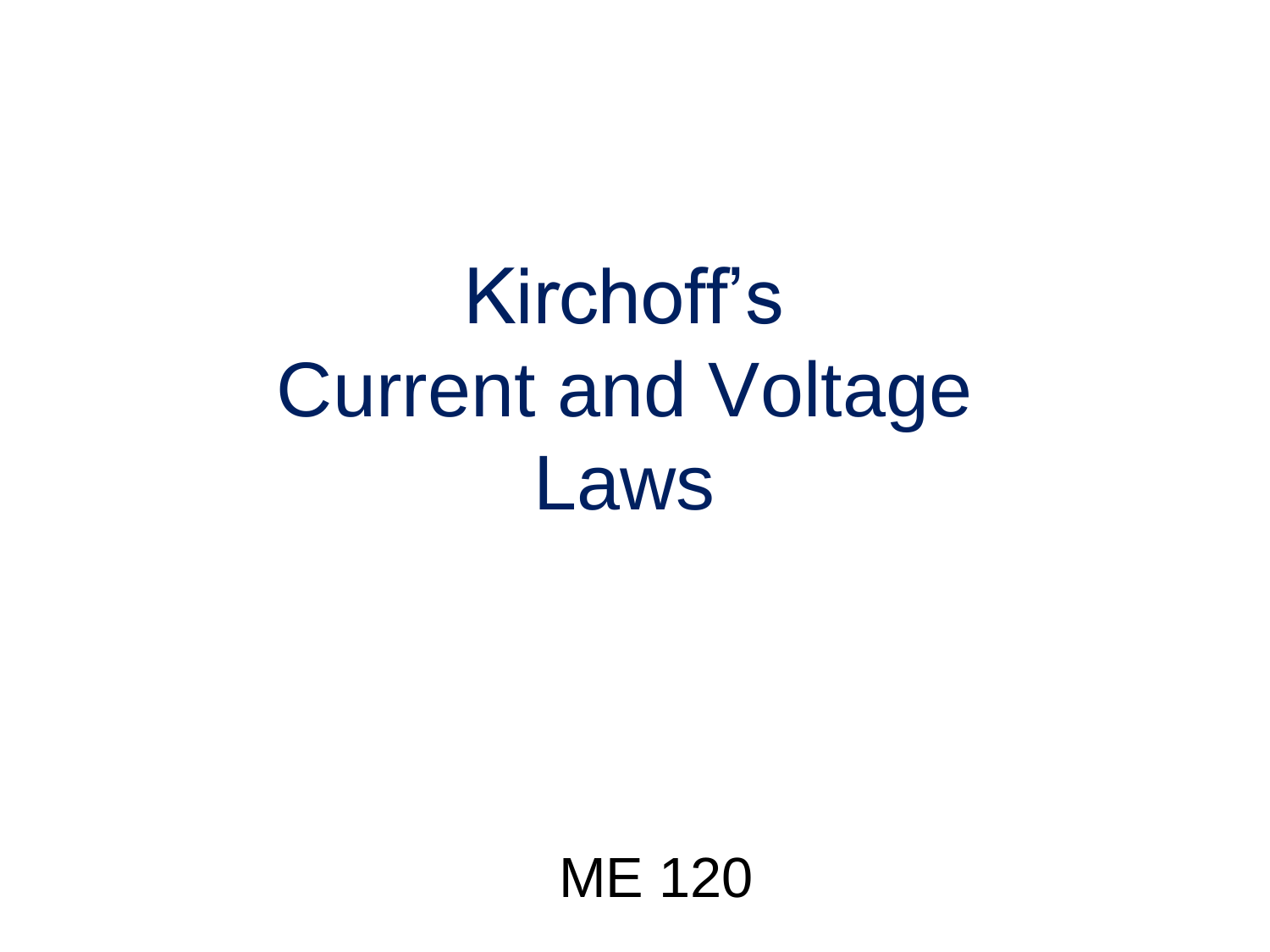## Components: breadboard

|                                                                | Ä<br>Ď<br>B                                                |                                                       |
|----------------------------------------------------------------|------------------------------------------------------------|-------------------------------------------------------|
|                                                                | "他的现在我的现在分词可以对现在的现在分词的现在分词的过去式和过去分词对对现在分词对对现在分词对对现在分词形式对对的 |                                                       |
| $-222$                                                         |                                                            |                                                       |
|                                                                |                                                            |                                                       |
|                                                                |                                                            |                                                       |
|                                                                |                                                            |                                                       |
|                                                                |                                                            |                                                       |
|                                                                |                                                            |                                                       |
|                                                                |                                                            |                                                       |
|                                                                |                                                            |                                                       |
|                                                                |                                                            |                                                       |
|                                                                |                                                            |                                                       |
|                                                                |                                                            |                                                       |
|                                                                |                                                            |                                                       |
|                                                                |                                                            |                                                       |
|                                                                |                                                            |                                                       |
|                                                                |                                                            |                                                       |
|                                                                |                                                            |                                                       |
|                                                                |                                                            |                                                       |
|                                                                |                                                            |                                                       |
|                                                                |                                                            |                                                       |
|                                                                |                                                            |                                                       |
|                                                                |                                                            |                                                       |
|                                                                |                                                            |                                                       |
|                                                                |                                                            |                                                       |
|                                                                |                                                            |                                                       |
|                                                                |                                                            |                                                       |
|                                                                |                                                            |                                                       |
|                                                                |                                                            |                                                       |
|                                                                |                                                            |                                                       |
|                                                                |                                                            |                                                       |
|                                                                |                                                            |                                                       |
|                                                                |                                                            |                                                       |
|                                                                |                                                            |                                                       |
|                                                                |                                                            |                                                       |
|                                                                |                                                            |                                                       |
|                                                                |                                                            |                                                       |
|                                                                |                                                            |                                                       |
|                                                                |                                                            |                                                       |
|                                                                |                                                            |                                                       |
|                                                                |                                                            |                                                       |
|                                                                |                                                            |                                                       |
|                                                                |                                                            |                                                       |
|                                                                |                                                            |                                                       |
|                                                                |                                                            |                                                       |
|                                                                |                                                            |                                                       |
|                                                                |                                                            |                                                       |
|                                                                |                                                            |                                                       |
|                                                                |                                                            |                                                       |
|                                                                |                                                            |                                                       |
|                                                                |                                                            |                                                       |
|                                                                |                                                            |                                                       |
|                                                                |                                                            | 化硫酸化硫 经现场收购 化热性吸收 经现场利润 经经济利用 化硫酸铵 化硫酸铵铵 医血管切除术 化硫酸铵医 |
|                                                                |                                                            |                                                       |
|                                                                |                                                            |                                                       |
| ,我的女儿的,我的女儿的,我的女儿的,我的女儿的,我的女儿的,我的女儿的,我的女儿的,我的女儿的,我的女儿的,我的女儿的人, |                                                            |                                                       |
|                                                                |                                                            |                                                       |
|                                                                |                                                            | .                                                     |
|                                                                |                                                            |                                                       |
|                                                                |                                                            |                                                       |
|                                                                |                                                            |                                                       |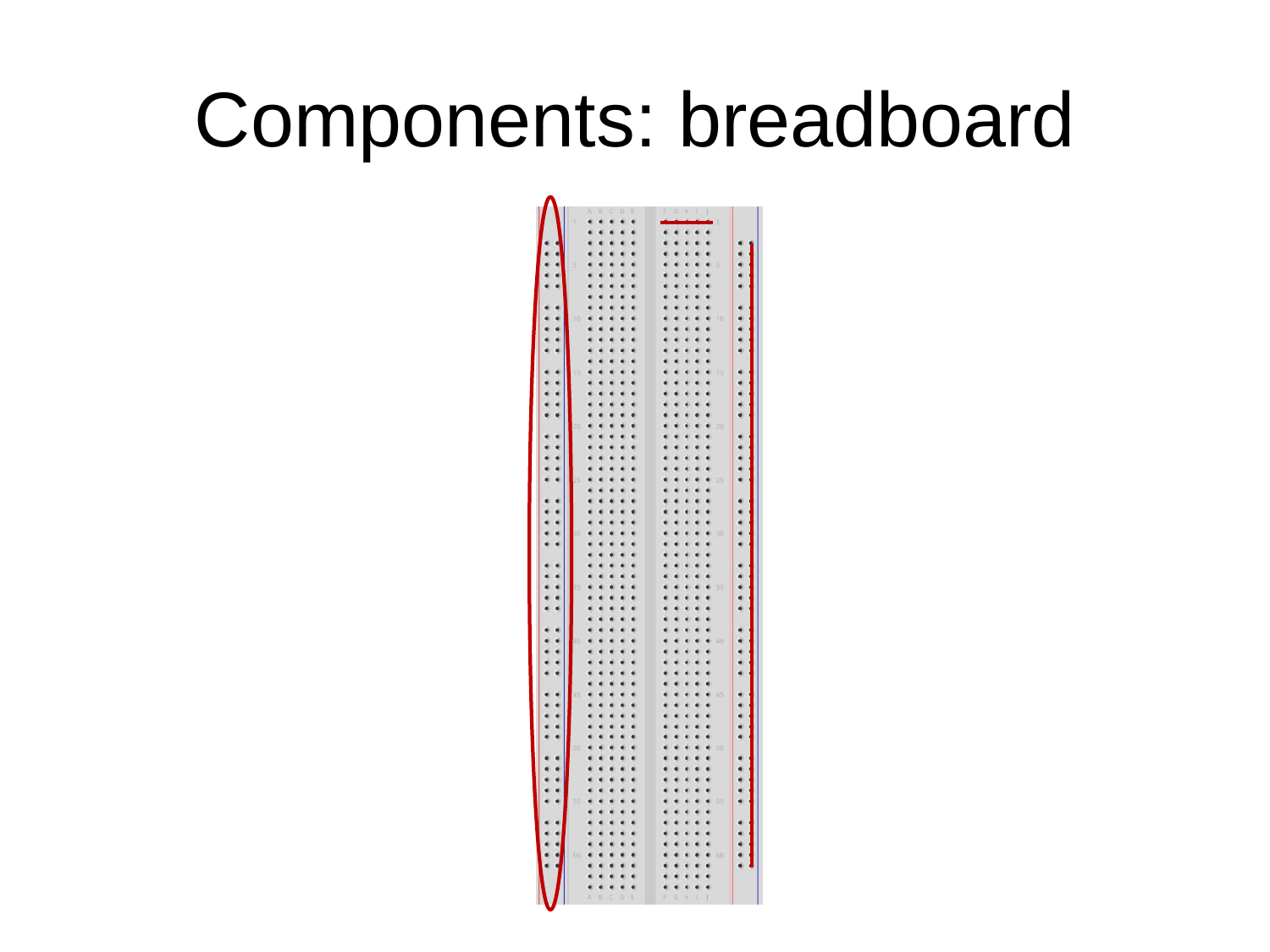# Components: Resistors

- Select a resistor
- No direction: current can go both ways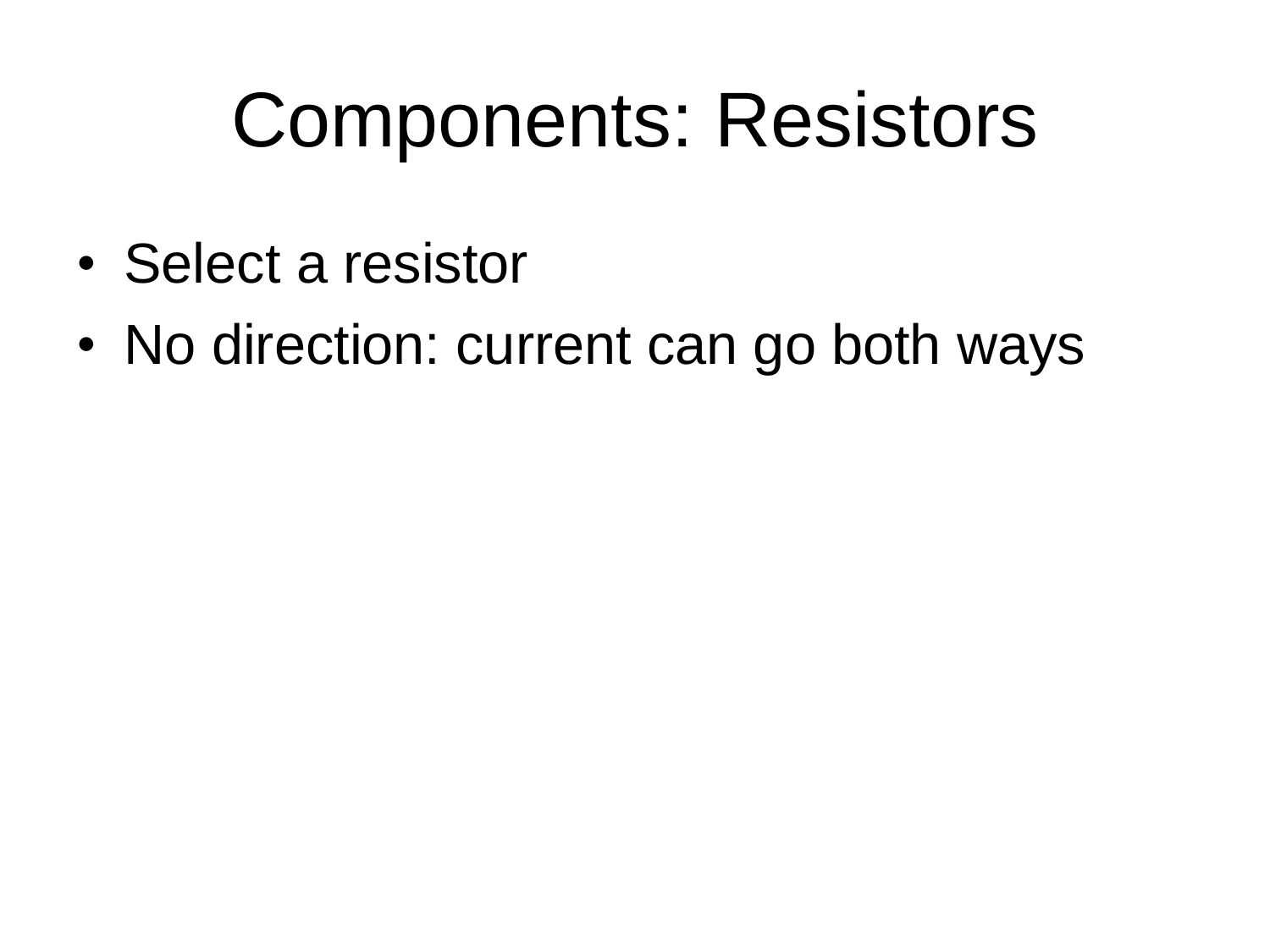## Select Resistors

| color  | digit          |
|--------|----------------|
| black  |                |
| brown  | 1              |
| red    | $\overline{2}$ |
| orange | 3              |
| yellow | 4              |
| green  | 5              |
| blue   | 6              |
| violet | 7              |
| gray   | 8              |
| white  | 9              |



*3 = orange*

*3 = orange*

*Add 1 zero to 33 to make 330, so 1 = brown*

*So, 330 = orange, orange, brown*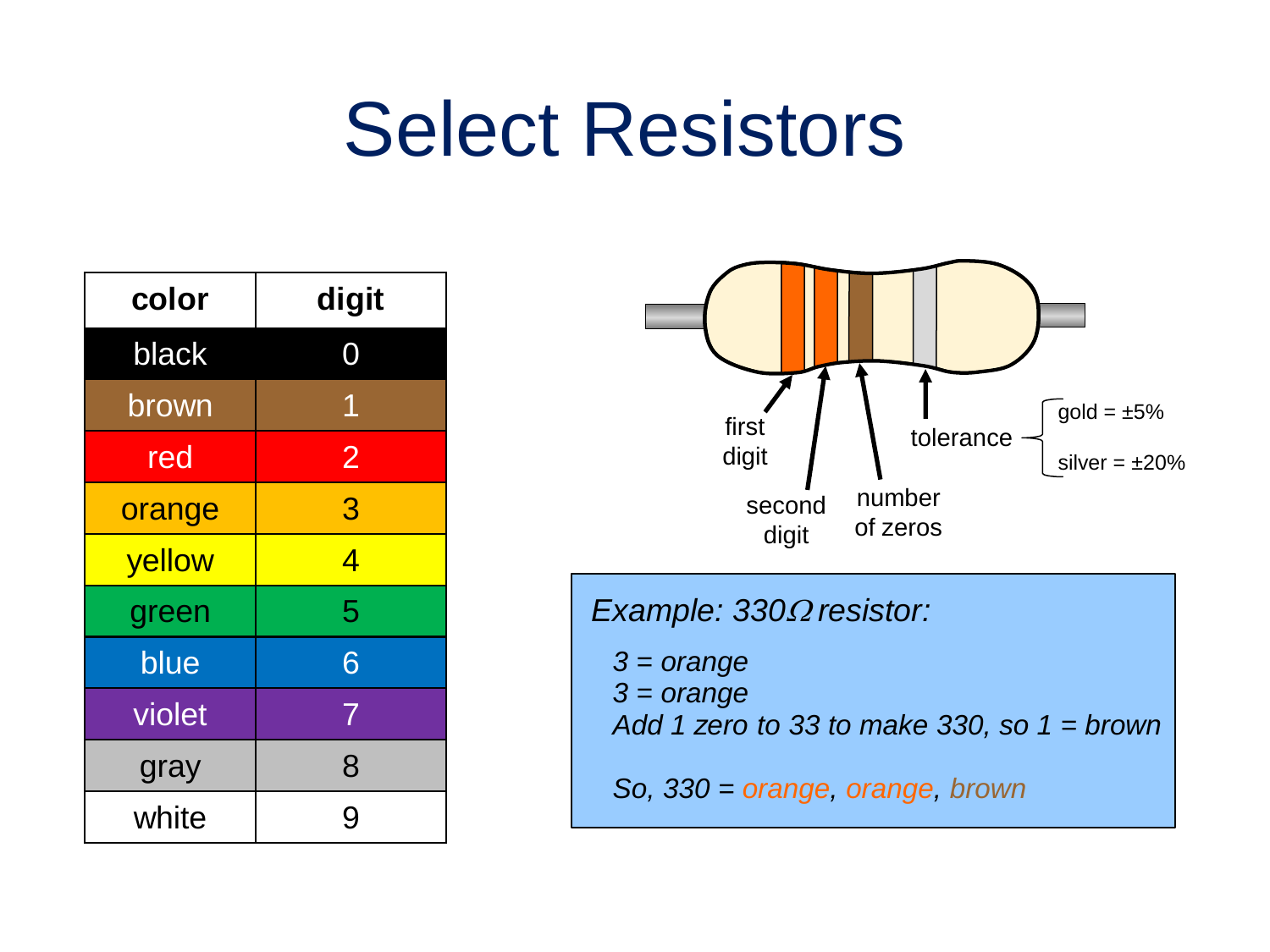## Select Resistors

| color  | digit                    |
|--------|--------------------------|
| black  |                          |
| brown  | 1                        |
| red    | $\overline{2}$           |
| orange | 3                        |
| yellow | $\overline{\mathcal{A}}$ |
| green  | 5                        |
| blue   | 6                        |
| violet | $\overline{7}$           |
| gray   | 8                        |
| white  | 9                        |



#### *Example: 10kΩ resistor:*

*1 = brown 0 = black Add 3 zeros to 10 to make 10 000, so 3 = orange So, 10kΩ = brown, black, orange*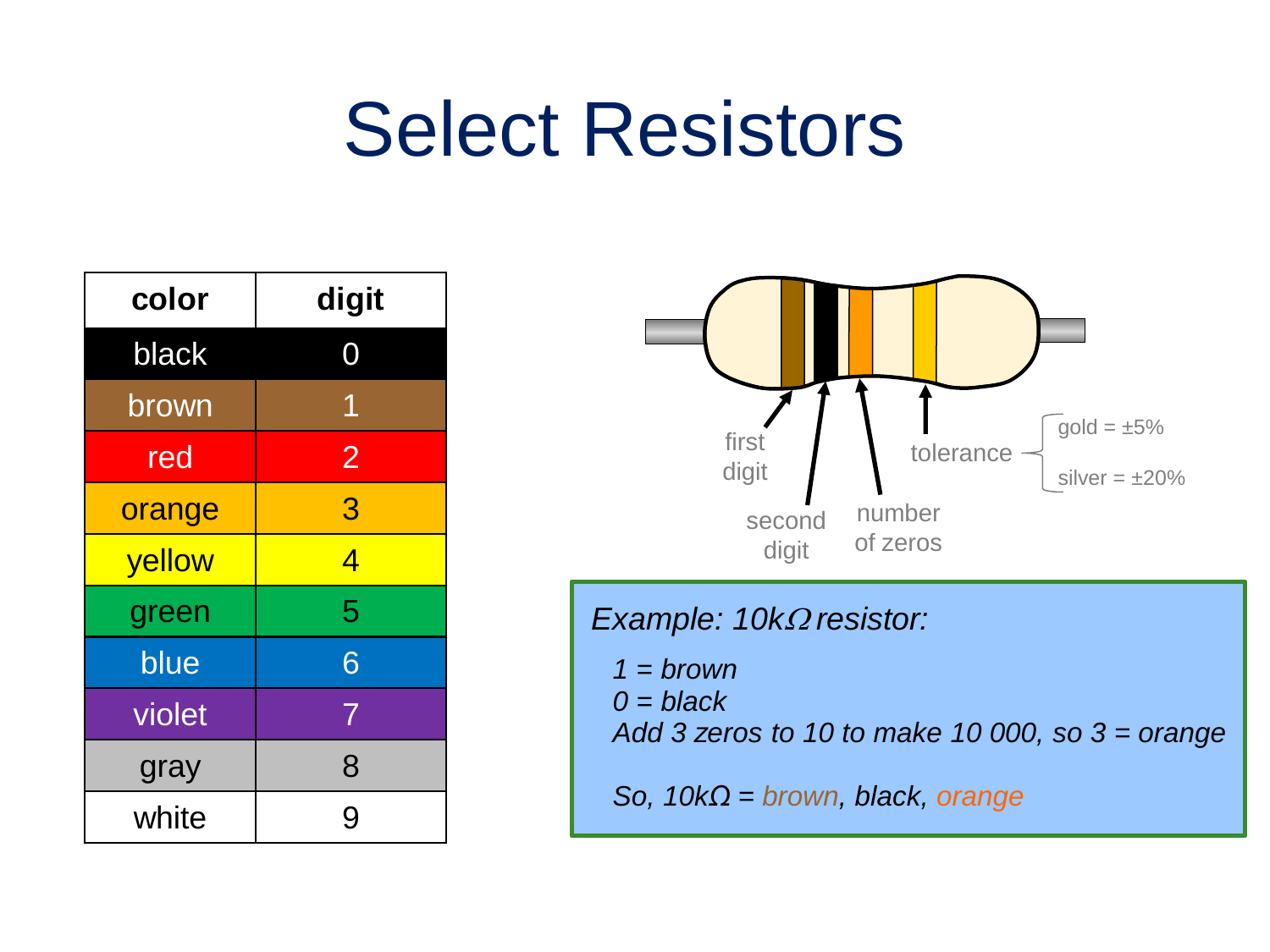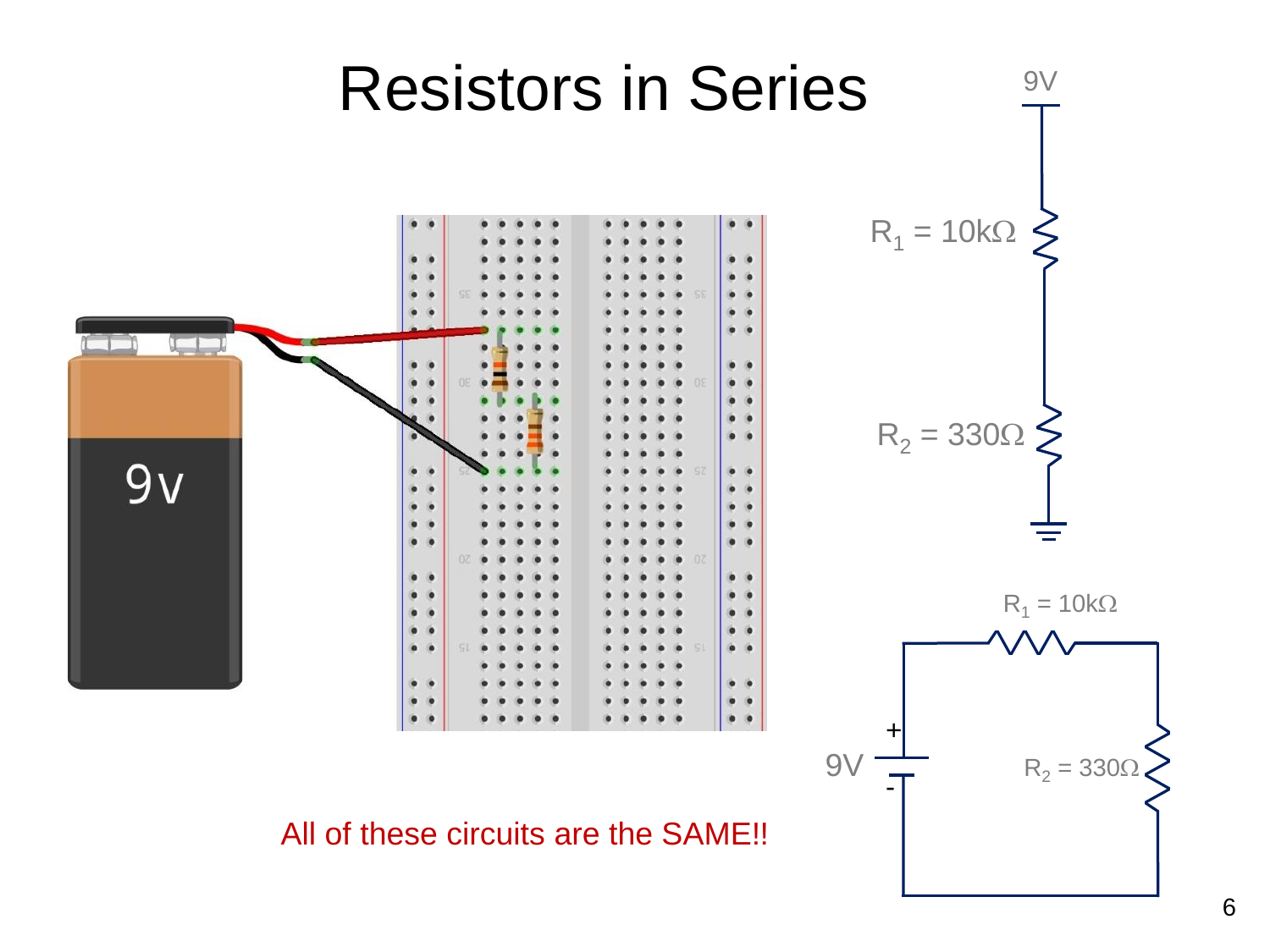7

Resistors in Ser  
\nKirchoff's Voltage  
\n
$$
V_b = V_1 + V_2
$$
  
\n $\leftrightarrow$  " the sum of all voltage drops equals the sum of all voltage rises"

 $\leftrightarrow$  V<sub>1</sub> + V<sub>2</sub> -V<sub>b</sub> = 0 ↔ "the algebraic sum of voltages around any closed loop in a circuit is zero"

#### ies Law:

$$
R_1 = 10k\Omega
$$
\n
$$
R_2 = 330\Omega
$$
\n
$$
V_1
$$
\n
$$
V_2
$$

 $9V$ 



 $R<sub>1</sub>$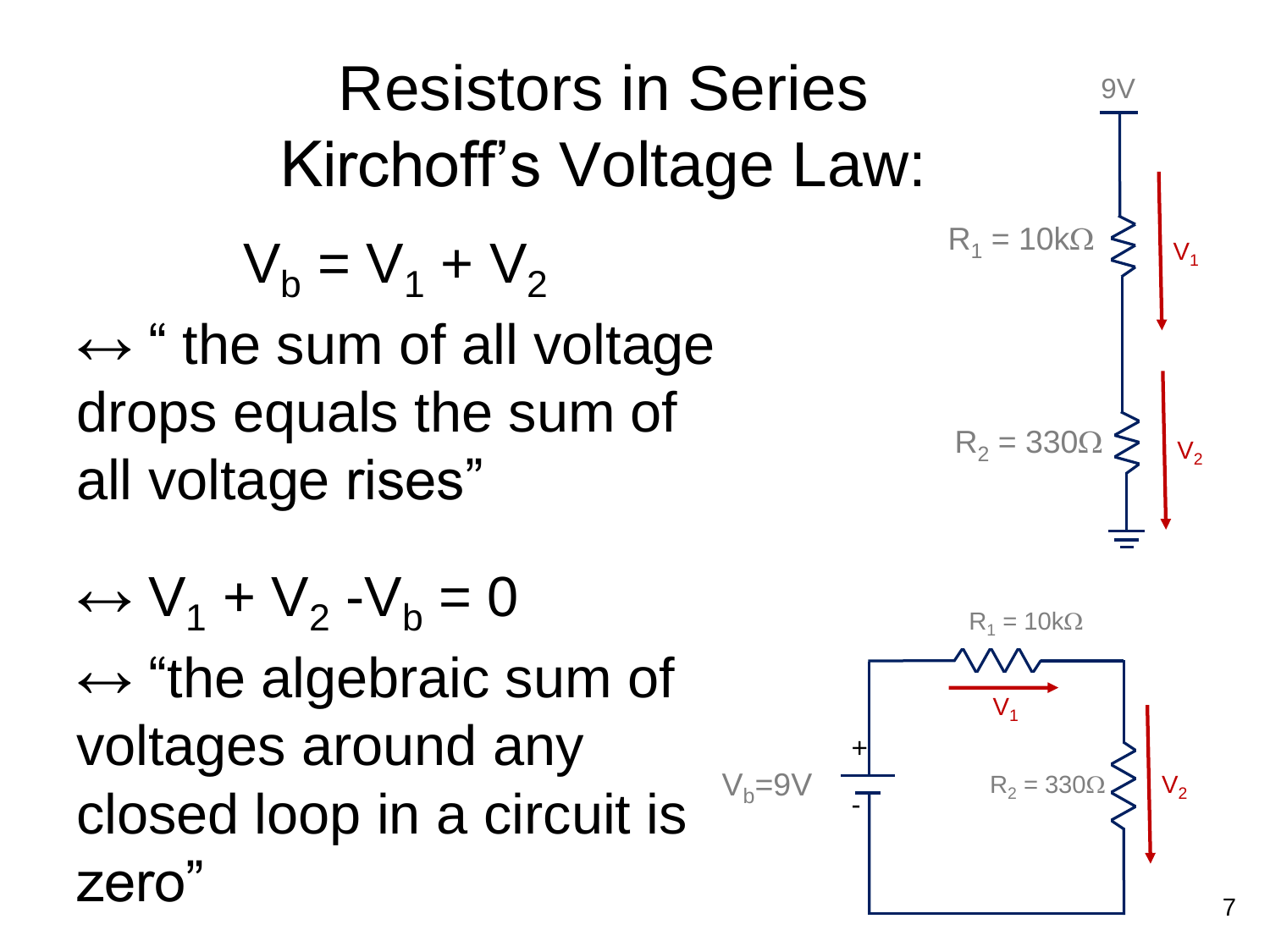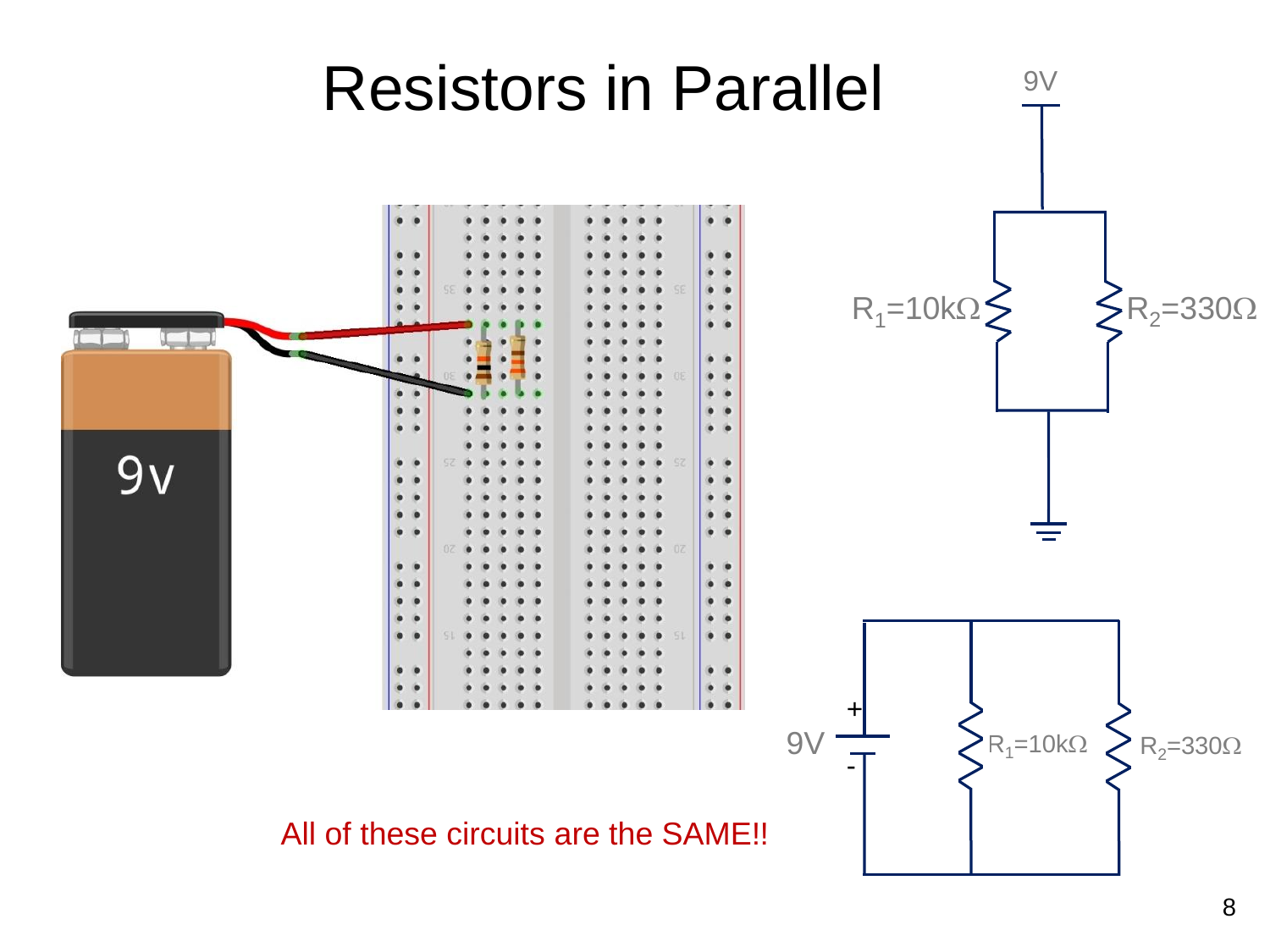#### Resistors in Parallel Kirchoff's current law

 $I_b = I_1 + I_2$ 

↔ "at any node in an electrical circuit, the sum of currents flowing into that node is equal to the sum of currents flowing out of that node"

$$
\leftrightarrow I_1 + I_2 - I_b = 0
$$

↔ "the algebraic sum of currents in a network of conductors meeting at a point is zero"